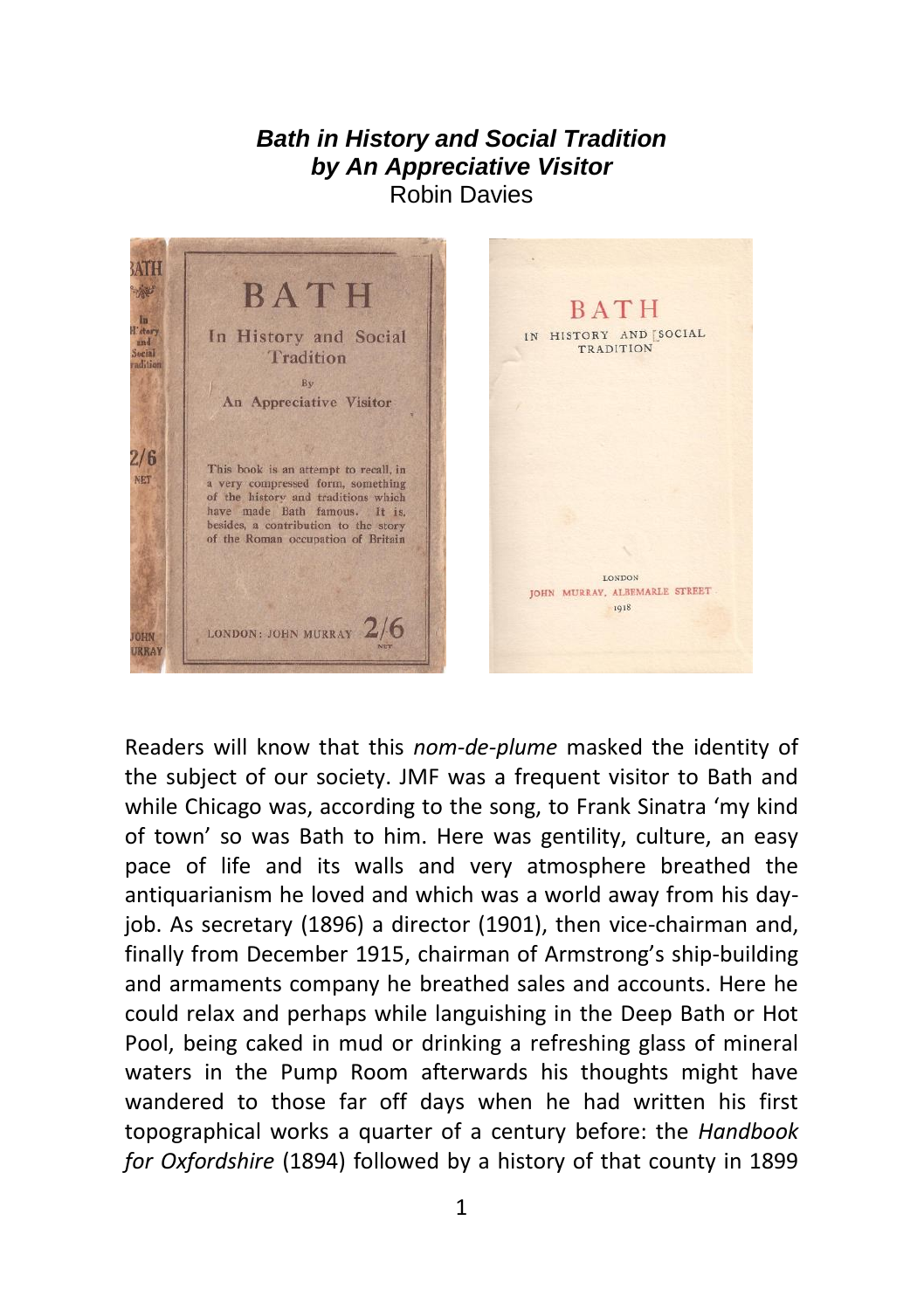and the *Handbook for Berkshire* in 1902. In that same fruitful period (1895-1903) he had written his three novels until either the muse deserted him or his work with its overseas travel to exotic places like Constantinople and South America as JMF played his part in the pre-1914 armaments race necessarily took precedence. (Did he ever come across the great merchant of death, Sir Basil Zaharoff, who acted as agent for Vickers which was to merge with Armstrong's in 1927? Surely he must have done.)

The writer has no information to hand on JMF's visits to Bath before the 1918 publication date of this book but it seems unlikely that he would have gone there and not 'taken the waters'. Certainly he was to be an regular habitué between 1918 and 1931 on most occasions staying several weeks, no doubt using it as a base for visits to elsewhere in Somerset such as Downside Abbey and Woodspring Priory and perhaps to the Saxon church in Bradford-on-Avon, only then relatively recently discovered in the late 19th century, and Glastonbury, the legendary birthplace of English Christianity. Could such a place not appeal to JMF?

One such visit was in the winter of 1918/9 when he spent a month having treatment in an electric arm bath for his neuritis. Alas it was not only unsuccessful but 'had a very nasty effect upon my heart which causes me great discomfort'. Neither does it seem his visit in January 1924 was any better. In a letter to John Noble he writes:

## *My dear John,*

*....Here everything is going on the usual ding-dong course, of tedious baths, and ups-and-downs. The man thinks that my particular ailment is gall-bladder, but the G.B. has not responded to his treatment and now he talks of something rheumatoid, and radiant heat. It is all terrible nonsense, and the weather has been bad, cold, and wind, and snow; but I like this hotel, it is thoroughly well equipped, and victuals and cuisine are excellent: I can put away an immense quantity of the rather insipid lukewarm waters, and I like*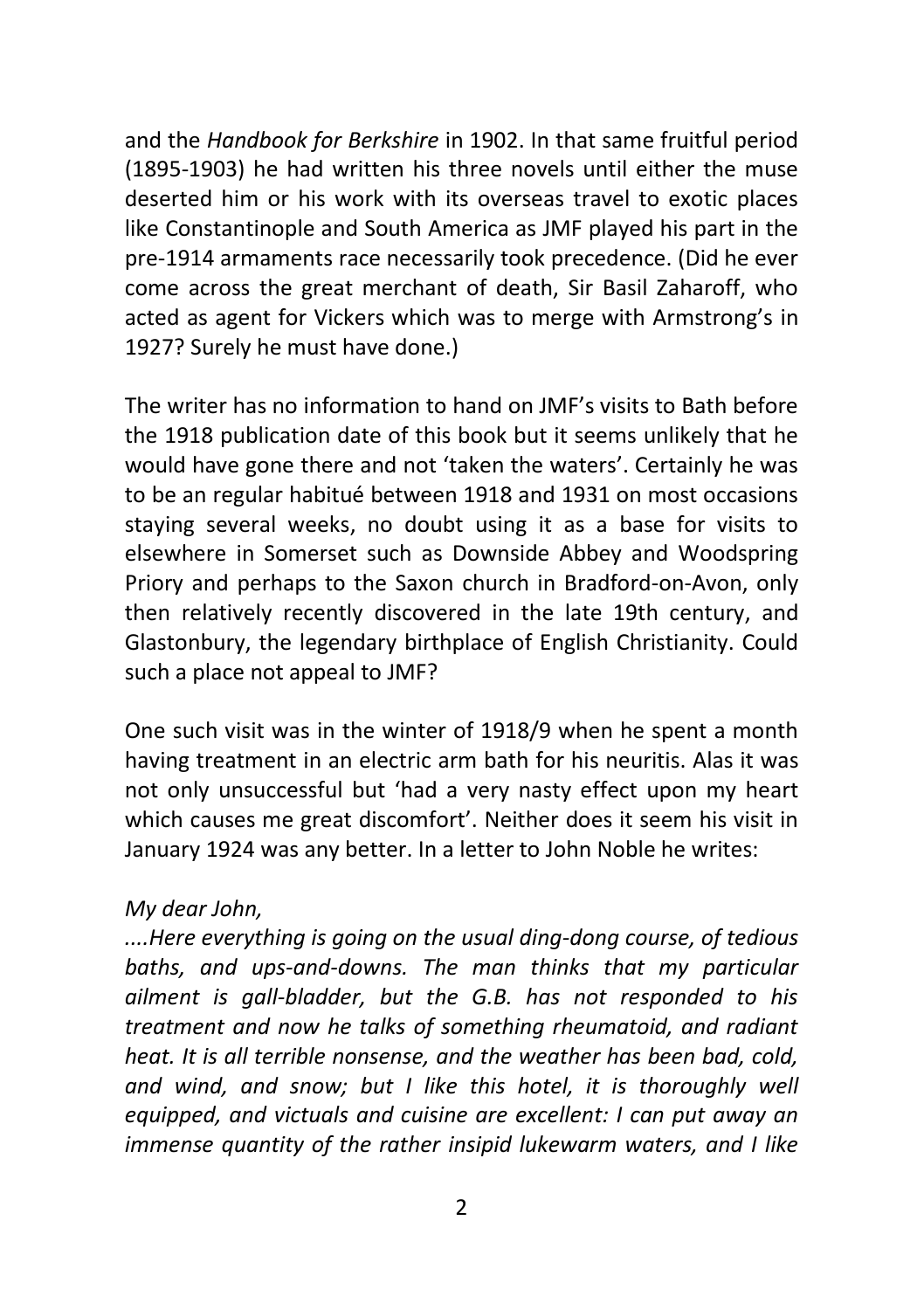*sitting in The Rooms, and listening to a very good string-band, who play sad tosh in the way of music....*

*Bath must be growing more famous medically, for everyone is screwed and contorted with rheumatism, and 'these and other spectacles of mortality' meet one at every turn..... JMF*

Nor was his visit of April 1928 obviously a selling-point for the cure:

## *JMF to JN*

*I shall not be sorry to leave Bath (about Saturday April 14th). I am a little water-logged, and should have left before now, had I been able to think of a better lodging...This letter, begun on Palm Sunday, has been greatly delayed, first by two more disconcerting attacks, the one occasioned me to sit down incontinently on the front steps of a house in Henrietta Street, and the other on a very moist seat in Sidney Gardens. However, I drank my pocket-pistol.....and was afterwards able to repose comfortably in a back-seat at the Abbey and hear New play a fugue of Rheinberger.*



**The Portico and Entrance to the Pump Room**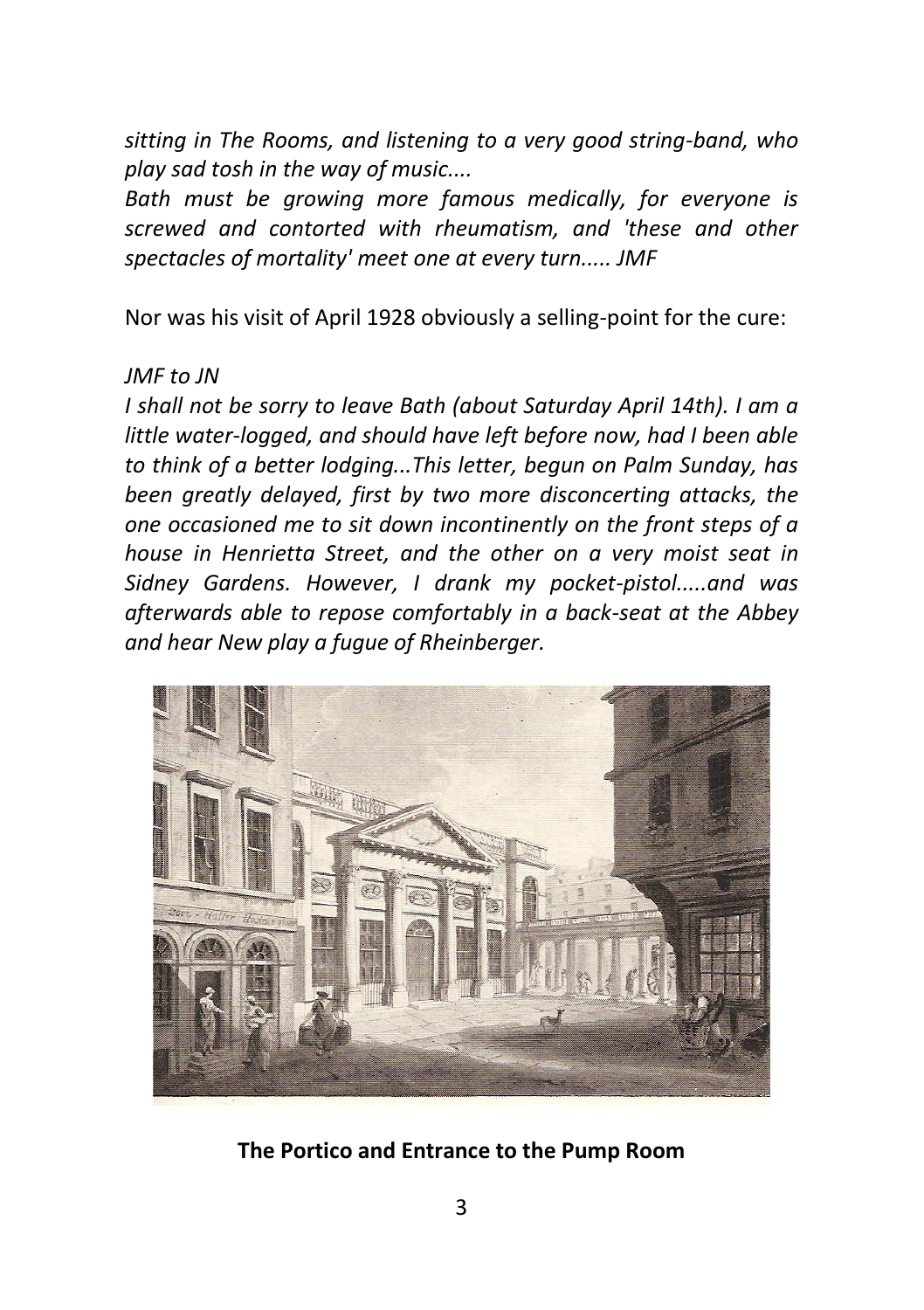However, he clearly loved Bath, as this from December 1930 evidences:



*Grand Pump Room Hotel*

*My dear John,*

*Today as I walked down Milsom Street, when artificial lights began to show out against the pinkness of evening, and under a half-moon the great groups of beeches stood on the cliff at the bottom of the town the view was magnificent. I think Bath never was more imposing.*

*JMF*

Certainly his wife was no encouragement:

22nd Sep 1931

*My dear Rosemary (*daughter*),*

*I dined with Falkner last night and Monday night. He is not very well - bothered with boils. He won't face Rome, he thinks the journey too much for him, he will probably go to Bath, though his wife doesn't like it & he fears will make a row about it.... John Noble* 

But if the charm of the waters seemed elusive that of the city did not. Perhaps after the rigours of the war he felt moved to share his enthusiasm with others like him. It was certainly not designed either as a guidebook or a history although it could be used for both. A Handbook to Bath had been produced in 1888 for the visit of the British Association; this comprised a series of essays on aspects of the history, geology, etc. and presaged a similar enterprise in 1925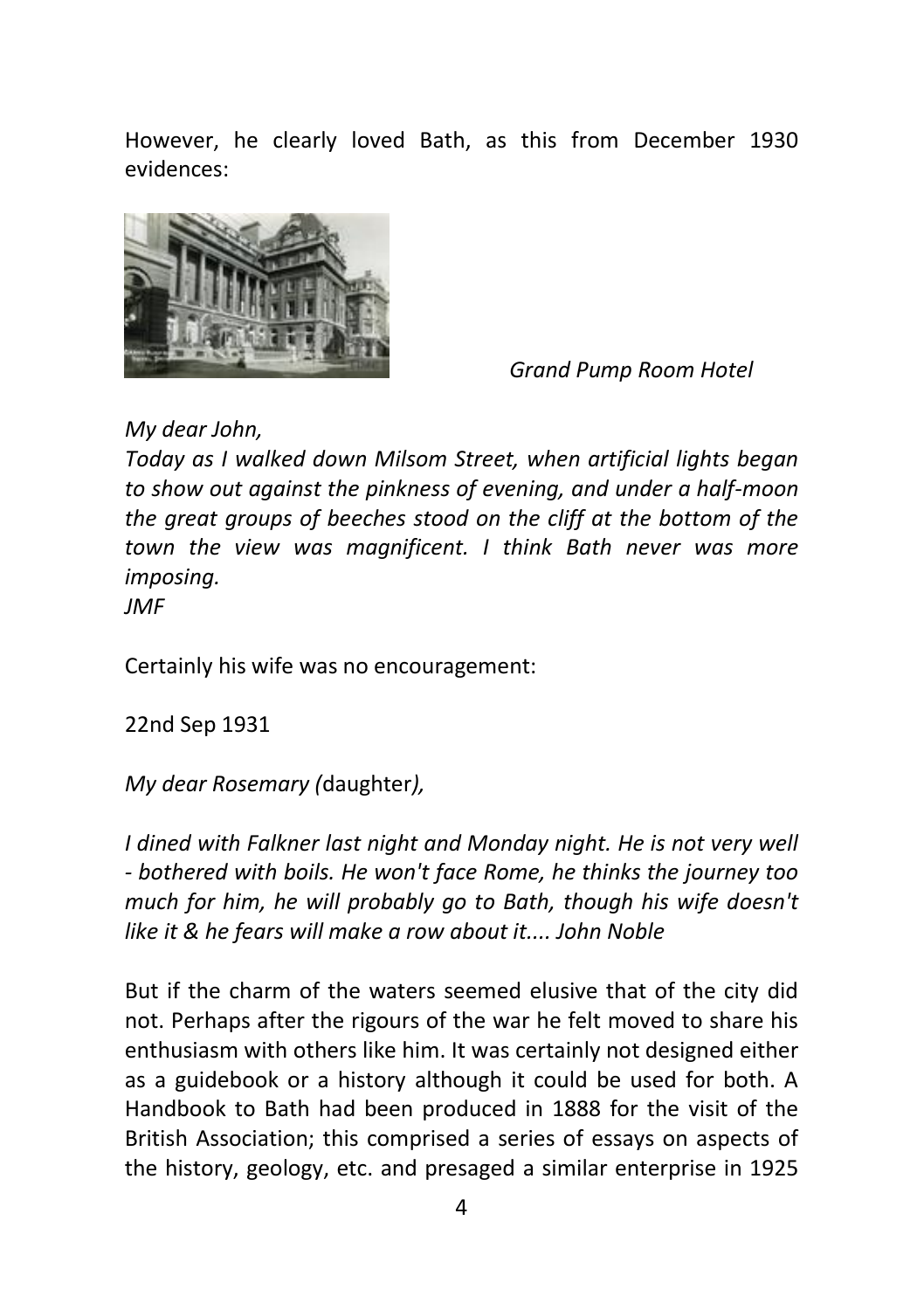called the Book of Bath for the annual meeting of the British Medical Association. A volume in a series 'The story of the English towns' produced in 1922 by SPCK does not, alas, cite JMF's *oeuvre* in its list. A slightly sanctimonious sentence in its introduction gives of a flavour of it: 'The ordinary guidebooks to our city have dwelt too much upon the frivolities of its least worthy traditions and on the passing visits of royal, noble and literary notables.'

Several other books were to follow:

In JMF's lifetime:

*The Bath anthology of prose and verse* - edited by Charles Whitby 1928

*Bath* by Edith Sitwell 1932, which is entirely about those the SPCK book deplores, as is Lewis Melville's 1926 *Bath under Beau Nashand after* and later *Bath* by RAL Smith, a Batsford book of 1944 followed by two by Bryan Little 1947 (*The building of*) and 1961 (*Portrait*). The views of other writers such as HV Morton, GK Chesteron, HG Wells and HM Bateman are cited in *Bath in quotes* (Paul Cresswell 1985). But not, alas, 'an appreciative visitor'.

Perhaps it was the lack of such volumes which determined JMF to fill the gap. His introductory note 'admits his obligation' to Barbeau's monograph of 1904 on the Bath of the 18th century and mentions three books on the architecture of that period, the life and letters of William Beckford plus, on the literary side, two volumes of both Sheridan and England's Jane. We may deduce from this a bias again not along the same lines as the SPCK book.

A book on Rome opens with the claim that: 'The origin of a town is to be found in its site' and that would be true of Bath. JMF opens with: 'Prince Bladud, Roman remains, a late Abbey Church, a capital of fashion in the eighteenth century, its decline, a high-born watering place in reduced circumstances, are pictures that present themselves when Bath is mentioned.' Bladud was the founder of Bath in the same legendary sense that Romulus and Remus were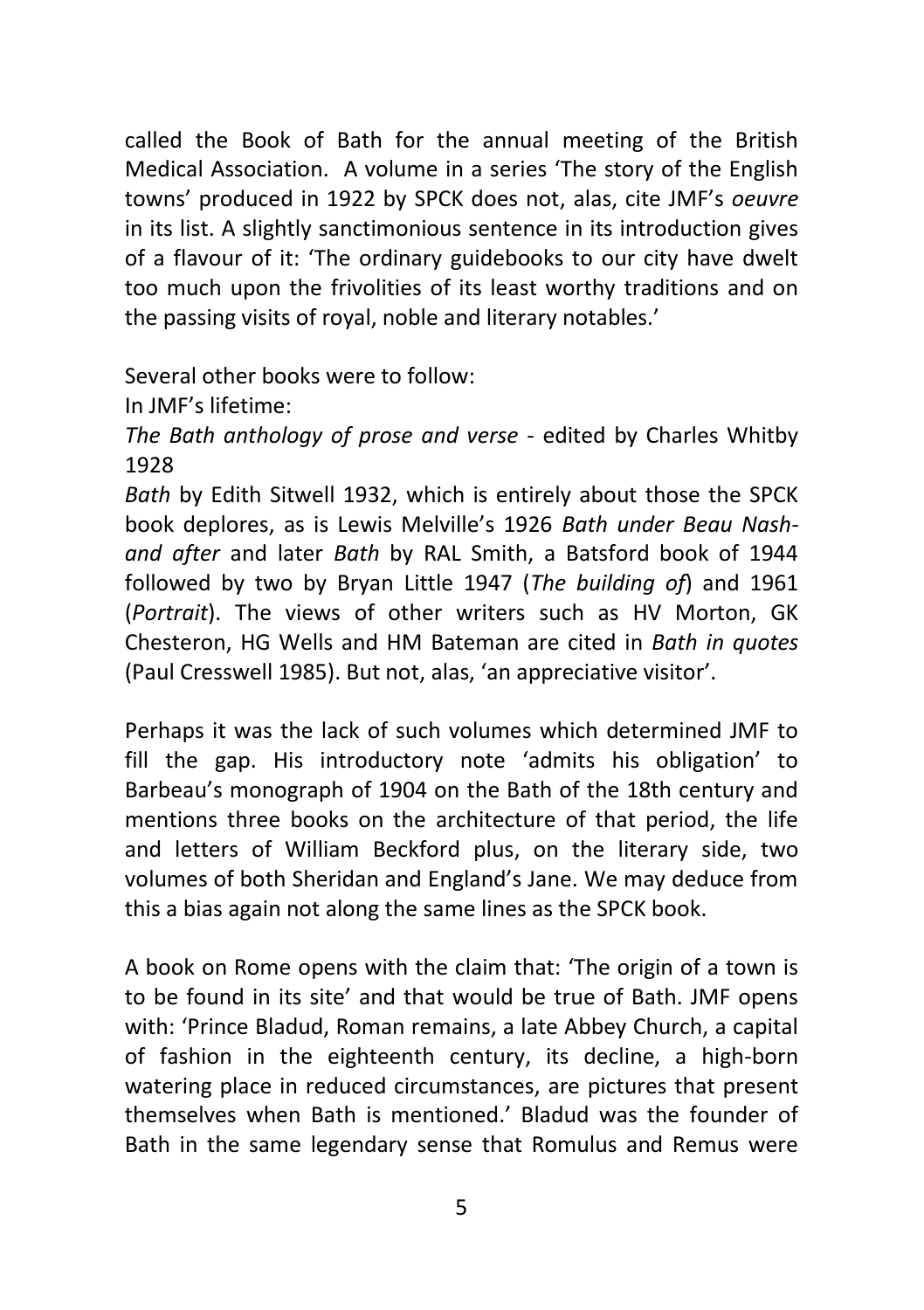founders of Rome. He was the son of King Lud but contracted leprosy and driven out into the wilderness. Having to become a swineherd he infected them and noticed that after rolling in a pool of water came out clean. Doing the same he too was cleansed and having been received back into his father's grace built Bath by that same pool. Later 'he went to Greece, was elected a professor in the University of Athens, returned to Bath and built a famous temple of Minerva. Much of his time was spent in magic and miracles (a thought which should have appealed to the author of *The Lost Stradivarius* and *Charalampia*) and he met his death by attempting to fly from the top of his own temple. John Wood, the great Bath architect, devotes chapters (in his History of Bath which JMF later refers to as 'a collection of absurdities') to prove the truth of every one of these statements … the *Pickwick Papers* must remain the safest authority for the history of Prince Bladud.' It is unclear how far his tongue was in his cheek. Perhaps a clue lies in a statement about the Roman period. After referring to the lack of documentary evidence he writes 'in turning to Roman days we still move within the mist' and 'let us throw the antiquaries overboard. Let us label buildings with our own tickets and weave our own romance about them.'

The Saxon period is 'the two lost centuries of Britain' and 'when a corner of the veil is next lifted, it is lifted on religious surroundings' with the establishment of a nunnery in Bath in 676. King Edgar is said to have founded a Benedictine Monastery circa 970 but no mention is made of him being crowned at Bath in 973 arguably the first King of Britain for he subsequently received the allegiance of not only the kings of the other English kingdoms but also that of the King of Scots and the King of Strathclyde. Which is why it is the Bishop of Bath and Wells who with the Archbishop of Canterbury has the most prominent role in the Coronation. Indeed the glorious abbey only gets 'a passing mention' as 'the last word of Perpendicular on the grand scale', although to be fair the short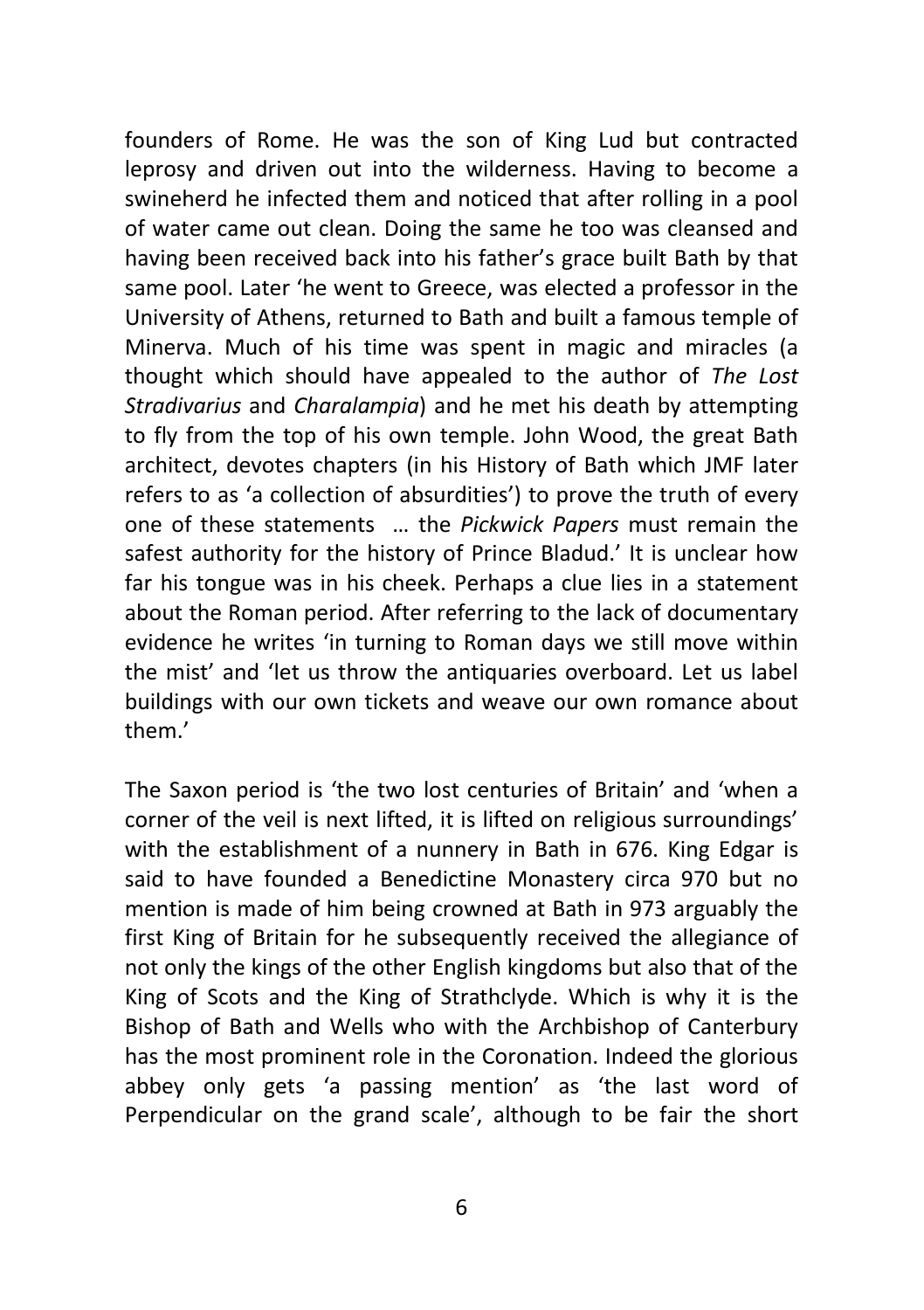mention does acknowledge its greatness for the West front with its Jacob's ladders and the fan vaulting.

The rest of the book is concerned with Bath in its heyday. From being well in the shadow of Epsom and Tunbridge Wells in 1700 it rose to being pre-eminent by 1745 largely as a result of royal patronage and the efforts of three men-Beau Nash (master of ceremonies at the Baths), Ralph Allen who had made a fortune in organising the postal service and used it to develop the stone quarries near Bath building himself the famous Prior Park and the man who designed the buildings which were to use 'Bath stone', John Wood. Referring to him and his son, JMF writes: 'In every circumspice of Bath is written the lasting memorial of the two Woods. It is a city entirely unlike any other city-homogeneous, contemporaneous and undefiled.' Despite the losses in World War II, it remains largely so even if some of the set-pieces such as Queen Square are so traffic riddled they can hardly be appreciated as they were. JMF's criticisms of Blenheim Park for its 'oppressiveness', Pugin's tedious meticulosity (along with that of de Cerceau - who he?) and Prior Park itself as being 'pretentious, lacking in repose, a giant on tiptoe, grandiose rather than grand' would not be agreed by all.

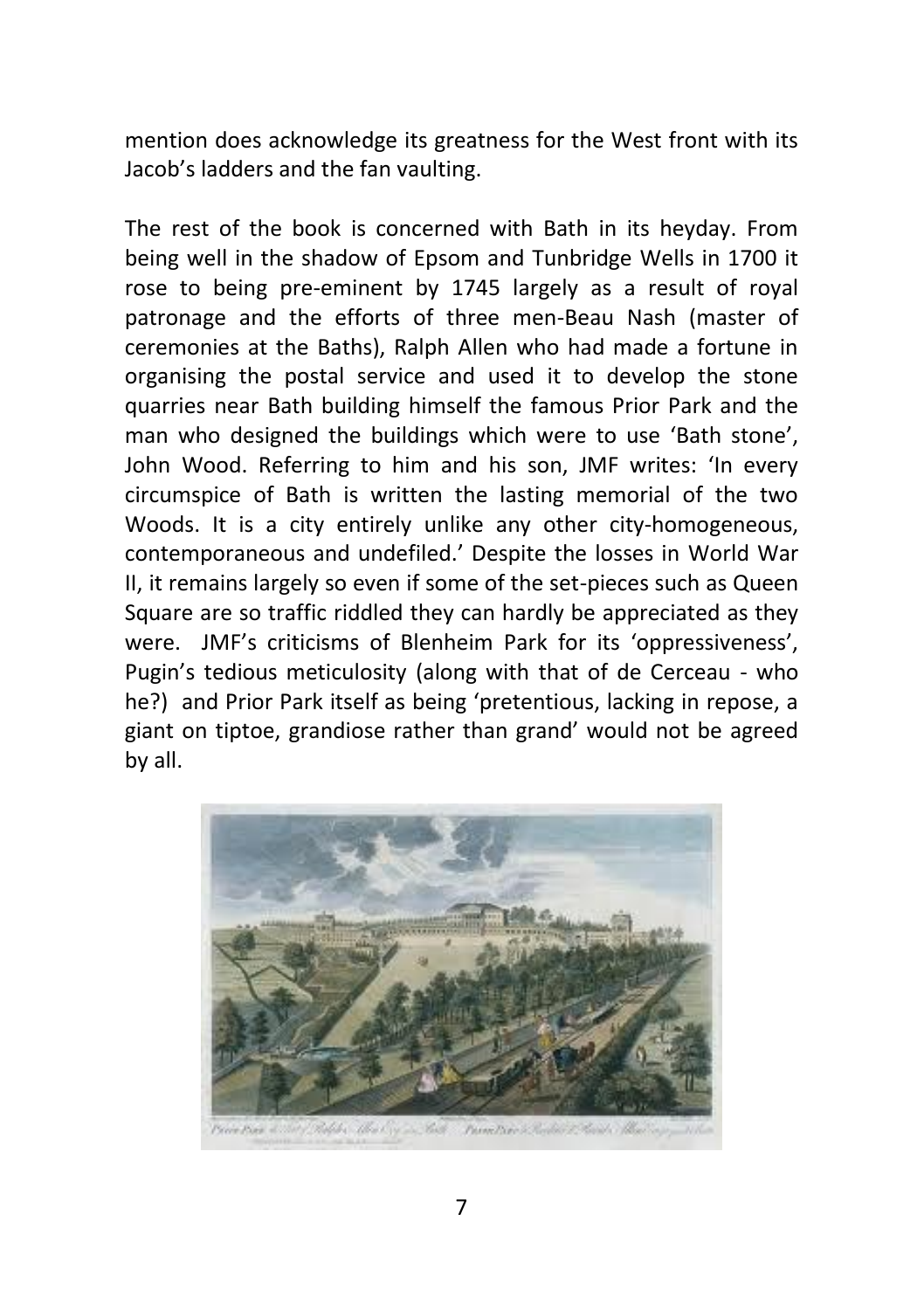From architecture we move to literature. 'Bath throughout the eighteenth century was an irresistible loadstone for men of letters.' Fielding and Pope pass briefly in review - 'Allen put them both under great obligations which Fielding acquitted royally and Pope scurvily enough'. Horace Walpole is quoted for some disagreeable remarks about Bath; 'he is in ill-humour with the rooms, the balls, the clergy, the doctors, the waters, the tables, the ladies-with everything.' More recent biographies which include reference to his private life suggest why he should not be much interested in the ladies. Surprisingly, there is no mention that Fielding's most famous novel is set here, nor any reference to *Pickwick Papers*, many of whose scenes are set in Bath, other than that semi-facetious one cited earlier. And only a glancing reference to Dr Johnson, great friend of the famous socialite Mrs Hester Thrale who was a constant visitor to Bath and who married an Italian singer at St. James's church (destroyed in World War II). Both were friends of the diarist Fanny Burney who is buried in St. Swithin's, Walcot.

According to JMF, 'women and dice' had always been the great magnets of Bath' although he cannot detect this being reflected in literature; one would not expect this in Jane Austen and it is not found in Sheridan. As a leaving visitor had it: 'Farewell dear Bath, nowhere so much scandal, nowhere so little sin'; so perhaps Horace Walpole had it right after all. There is of course the theatre, which hosted such notables as Sarah Siddons. But there was another Bath which paralleled the Bath of fun, that of the 'lower town (which) went on much as it does today with its humdrum business and comfortable religion.' With visits earlier in the eighteenth century from John Wesley and then the establishment of the Countess of Huntingdon's Connexion' (whose chapel today houses the Building of Bath Museum) it was not entirely so. But then came firstly the retired clergyman, such as Jane Austen's father, who 'invaded Bath at the end of the eighteenth century, and the retired officer followed him in the earlier years of the nineteenth.' It is the former to whom is attributed the decline and fall of Bath in an 1841 book of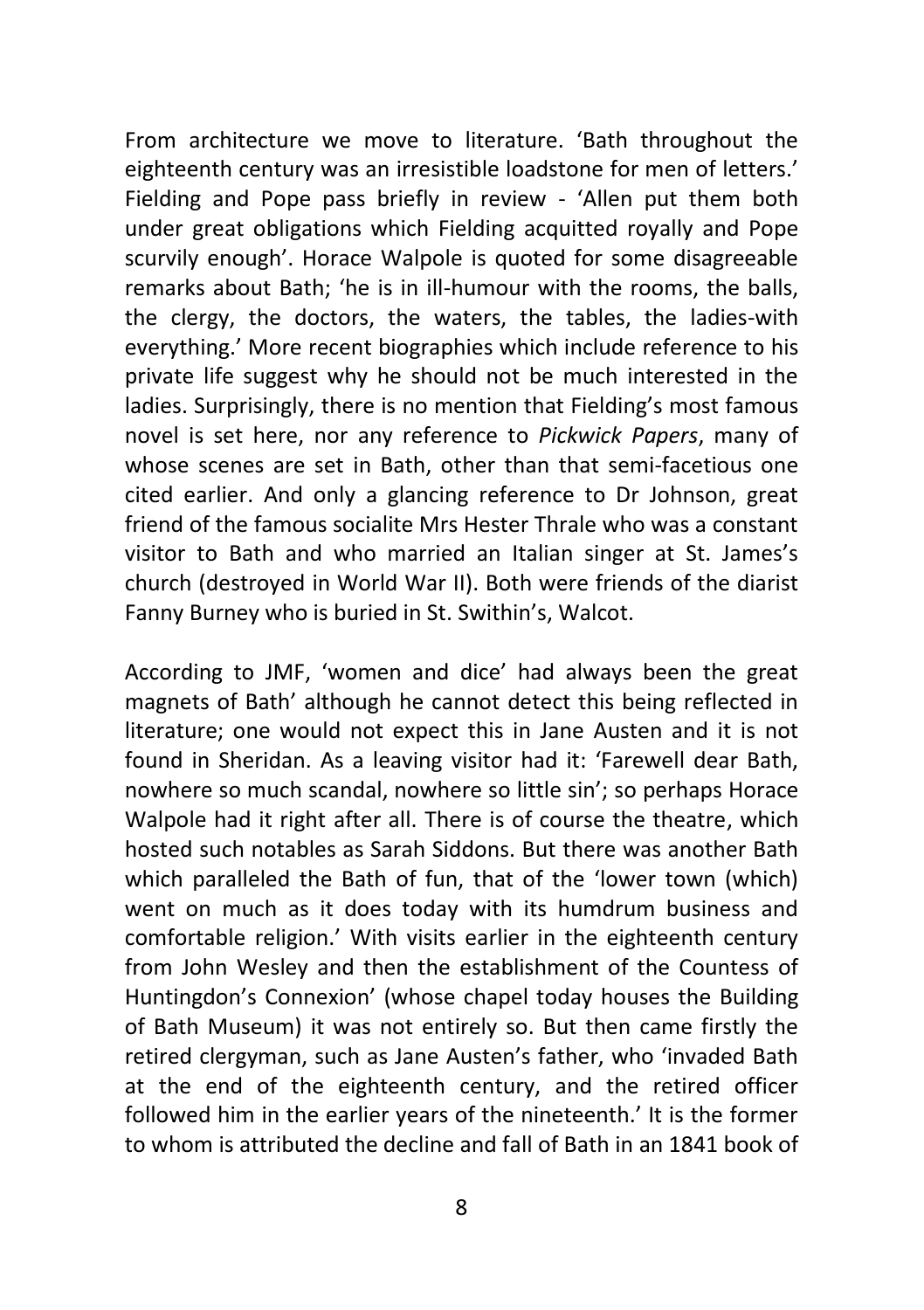that title. JMF rather blames changing opportunities with the opening up of the Continent following the end of the Napoleonic Wars so people could go to continental spas such as Baden and Aix as well as other destinations. In a hundred years Bath had risen and fallen to become 'an ordinary county town except for a handful of faithful invalids drawn thither by the little understood and less exploited waters'.

Perhaps the last hurrah of Georgian Bath was the 1818 visit of Queen Charlotte accompanied by her son the Duke of Clarence, later William IV. The Royal party arrived with great pageantry in carriages, drove through the city accompanied by a large number of troops. Alas, only a few days later they had to leave for the funeral of her grand-daughter Princess Charlotte Augusta who had died in childbirth. (The Prince Regent, later George IV, had set up a rival resort in Brighton, not to the advantage of Bath). (1)

By 1840 'the Upper Rooms were little more than a shadow of former splendour' and the days were gone when a 'Bath ball was possibly the most splendid spectacle in Europe… but the glorious heritage of its buildings remains.' Nash, Allen, Woods. One more giant remains to grace JMF's pages: William Beckford. 'As Prior Park was a material expression of the middle of the eighteenth century, so William Beckford was a metaphysical expression of its close'. Son of a West Indian plantation owner, said to be the wealthiest man in England, who became Lord Mayor of London, Beckford travelled overseas 'an omnivorous amateur collector' and being inspired to write the Gothic novel *Vathek*. In this is the construction of a vast tower and this idea was to become an obsession. Firstly, he built Fonthill Abbey, which JMF describes as 'an immense and wildly fantastic place, built in Wyatt's vapid wedding-cake Gothic… there were galleries 330 feet long in which lamps burned all night; there was a dining-room that could seat 300 people' and so on. 'As the Tower of the Pied Horses is the central figure in *Vathek* so a great tower was the predominating feature of Fonthill. It stood in the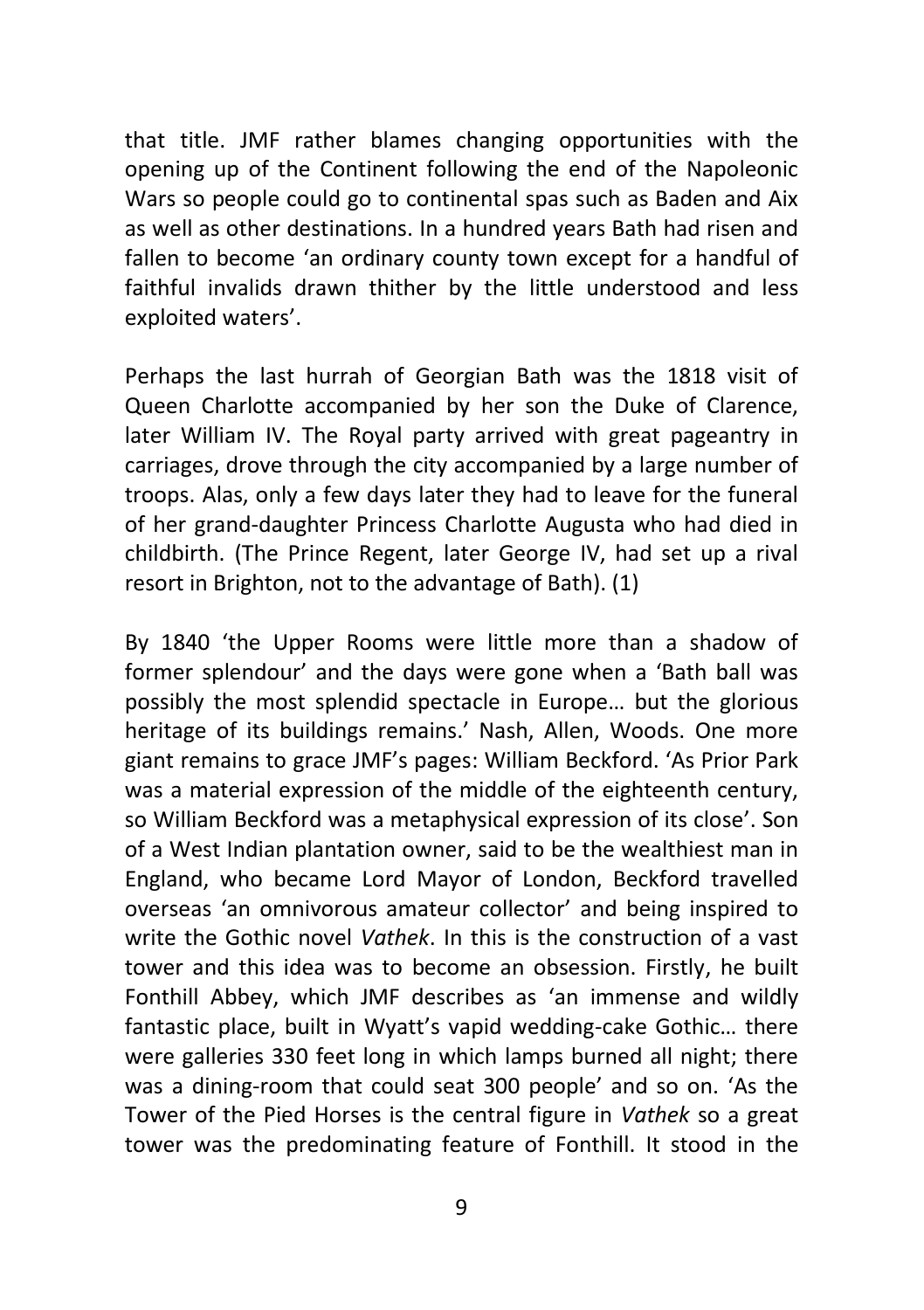middle of the house and was over 300 feet high, but five years after it was built it totally collapsed. Beckford at once rebuilt it and some twenty years later this second tower fell and ruined half the house. But by that time Fonthill had changed hands and Beckford had moved to Bath.' He bought two houses in Lansdown Crescent, made them into one and then bought a site on the hill where he could build his last tower, designed by H.E. Goodridge. There he could sit or lounge in the room at the top, read and admire the view.





 **William Beckford Lansdown Tower**

When he died he was buried in a mausoleum near its base as part of a public cemetery he had given to the authorities. Falkner waxes truly indignant at it being 'left in a deplorably neglected condition by authorities as void of gratitude as of appreciation.' Perhaps Falkner admired a man with the money to do what he could only dream of. (2)

Bath, he concludes, rather lyrically, 'like Rome or Oxford, was ever a place of bells…In the great days they rang venally for every